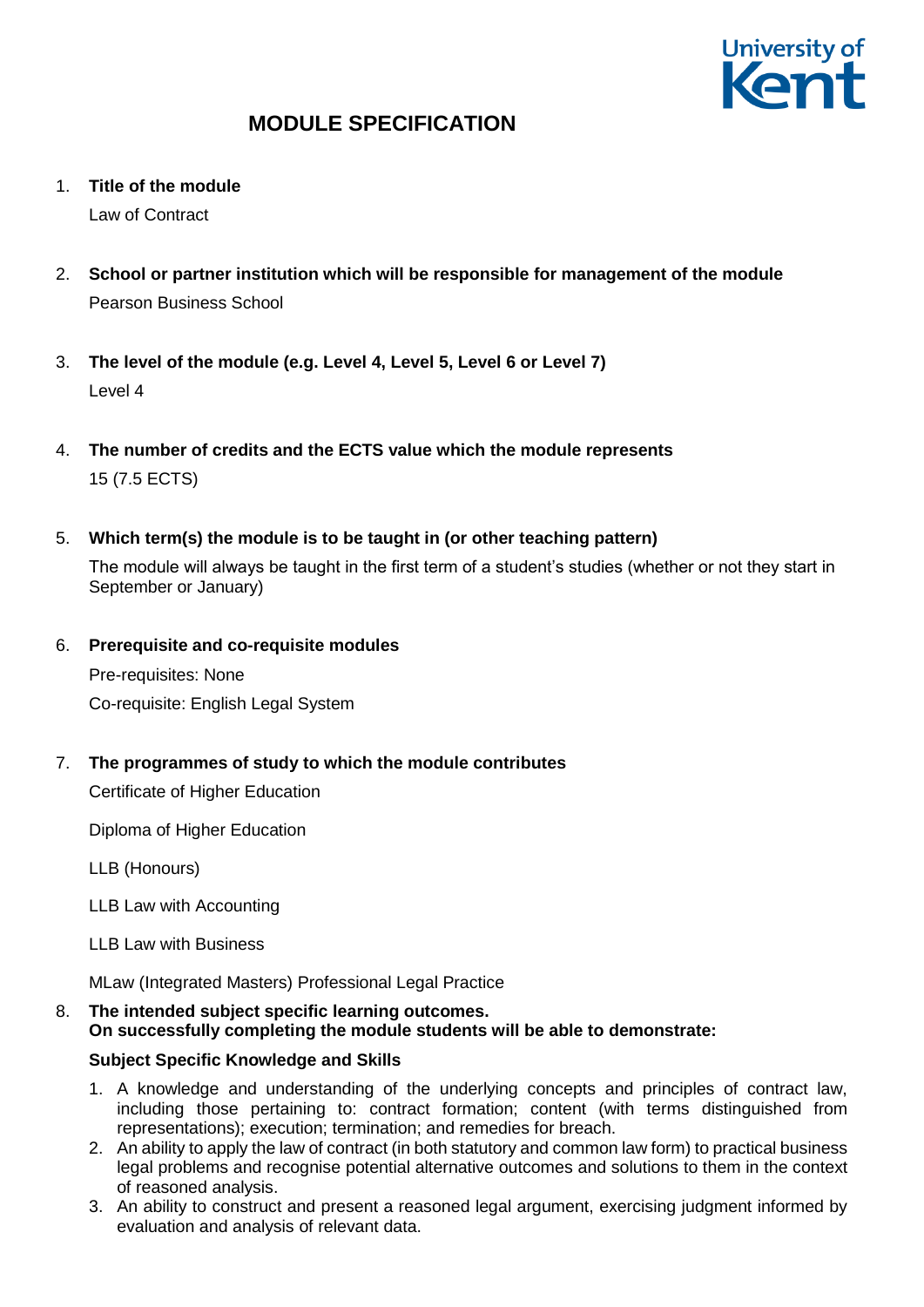

4. An ability to use legal terminology correctly and utilise accepted methods of referencing and citation.

## **General Transferable Skills**

- 1. An ability to use the English language accurately and reliably.
- 2. An ability to communicate the results of their study/work accurately and reliably.
- 3. An ability to evaluate simple mathematical data with a view to deriving appropriate conclusions e.g. in relation to quantum of damages.

## 9. **A synopsis of the curriculum**

The aim of this module is to give students a practical introduction to contract law. It aims to introduce them to the key concepts involved in making a contract and the practical consequences when parties are in breach. Crucially, the module aims to foster in students an understanding of the relevant law they will need to operate effectively in the commercial world. By the end of the module, students should have a solid grounding in the essential principles of contract law and a clear appreciation of how to apply these to practical business situations.

## **Outline Syllabus**

In the course of studying this module, students will cover the following key areas:

1. Contract formation – including: offer and acceptance; consideration; intention to create legal relations; privity; and capacity.

2. Content of a contract – including: incorporation of terms (express and implied); categorisation of terms; and unfair terms (including both common law and statutory regulation).

- 3. Vitiating factors with particular stress on misrepresentation.
- 4. Discharge of a contract including performance; agreement; breach; and frustration.

5. Remedies – including un/liquidated damages; common law and equitable remedies; and limiting factors

## 10. **Reading List (Indicative list, current at time of publication. Reading lists will be published annually)**

All textbooks and practitioner materials will be updated annually. Textbooks will be held in the latest edition and older editions will be withdrawn.

|                          | $\bullet$ | Title, author, publisher                                            |
|--------------------------|-----------|---------------------------------------------------------------------|
| <b>Essential Reading</b> |           | Casebook on contract law, Poole, J, OUP                             |
|                          | $\bullet$ | Blackstone's Statutes on Contract, Tort & restitution, Rose, F, OUP |
| <b>Recommended</b>       | $\bullet$ | Treital on the law of contract, Peel, J (ed), Sweet & Maxwell       |
| Reading                  |           | Brownsword, R. Smith & Thomas: a casebook on contract, Sweet &      |
|                          |           | Maxwell                                                             |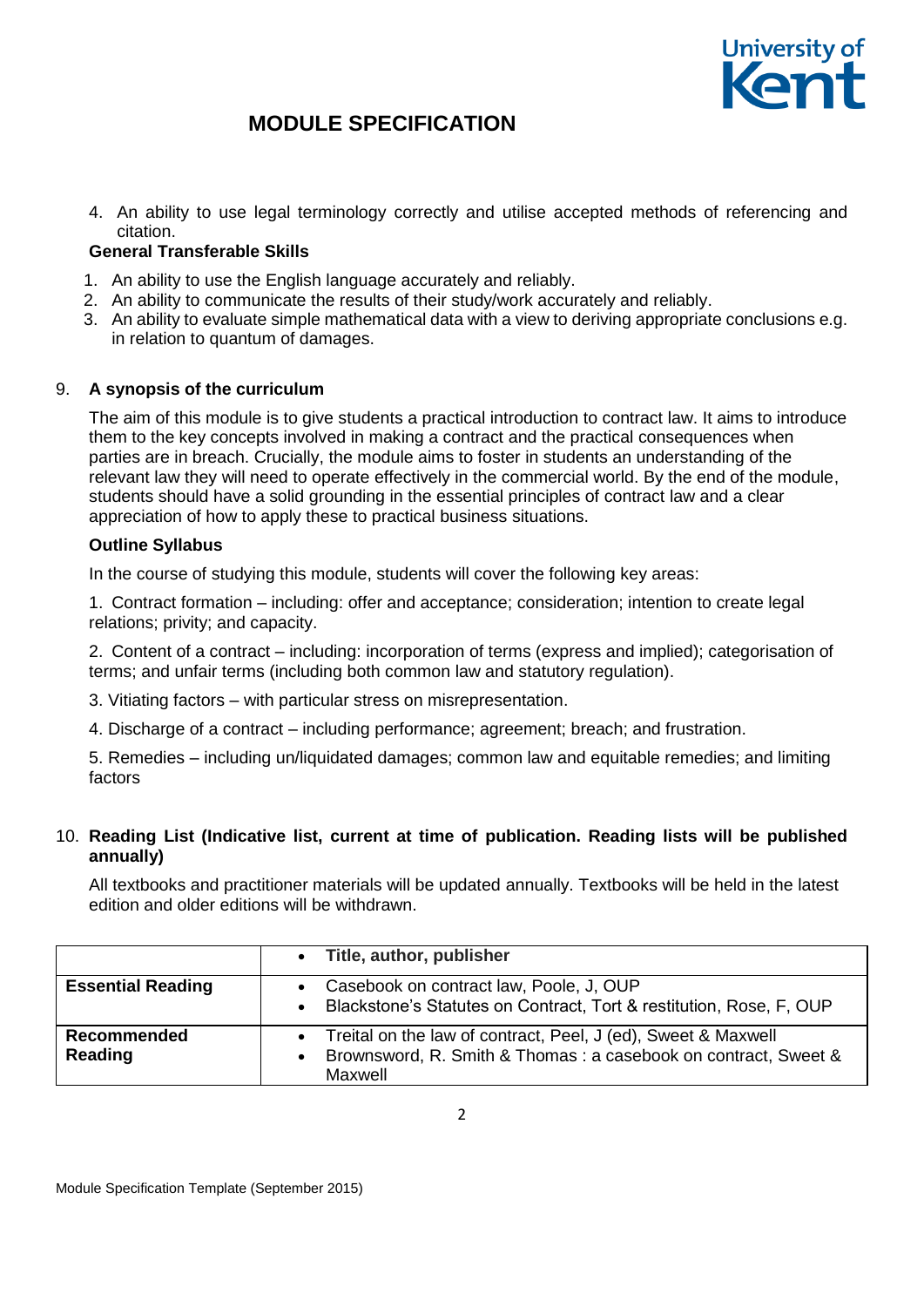

|  | Stone, R & Devenney, J. Text, cases and materials on contract law,<br>Routledge |
|--|---------------------------------------------------------------------------------|
|  |                                                                                 |

### *11.* **Learning and Teaching methods**

This module *will be taught by means of a 1 hour lecture and 2 hour seminar for ten weeks*.

**The lecture** is designed to: provide an overall context and explanation of the particular topic within contract law, drawing out links to past and future areas of study.

Lectures may be viewed live or online. Students may ask questions, in real time if attending live or via electronic means if listening and watching online. It is envisaged that students will have completed introductory reading prior to experiencing the lecture.

**The seminar** is the forum in which students will typically contextualise their independent reading and study, alongside their learning from the lecture, in the context of realistic problem scenarios requiring the application of relevant law to factual disputes. Tutors will use a variety of techniques and pedagogic approaches in seminar delivery, including: tutor led discussion; group / team work; targeted and open questions; moots; debates; presentations (individual and group).

| Activity                                                     | Notional Hours of Study        |
|--------------------------------------------------------------|--------------------------------|
| Lectures                                                     | 12 (10+2 revision<br>lectures) |
| Independent lecture preparation                              | 20                             |
| <b>Seminars</b>                                              | 20                             |
| Independent seminar preparation                              | 50                             |
| Group preparation (including use of online discussion forum) | 10                             |
| Assessment preparation and completion                        | 38 (35 + 3 CBT and<br>exam)    |
| Total                                                        | 150                            |

## *12.* **Assessment methods.**

This module will be assessed in two parts comprising:

Part A - objective testing of 1.5 hour's duration (50%);

Part B - exam of 1.5 hour's duration, in which students will be required to answer 2 questions from a choice of 5 (50%).

Since the learning outcomes tested by each part overlap (see further detail below) an overall pass of 40% will be sufficient to pass the assessment.

### **Rationale**

This methodology reflects two key objectives: firstly, and most importantly, to assess that the learning outcomes set out above have been achieved by the students. Secondly, to align our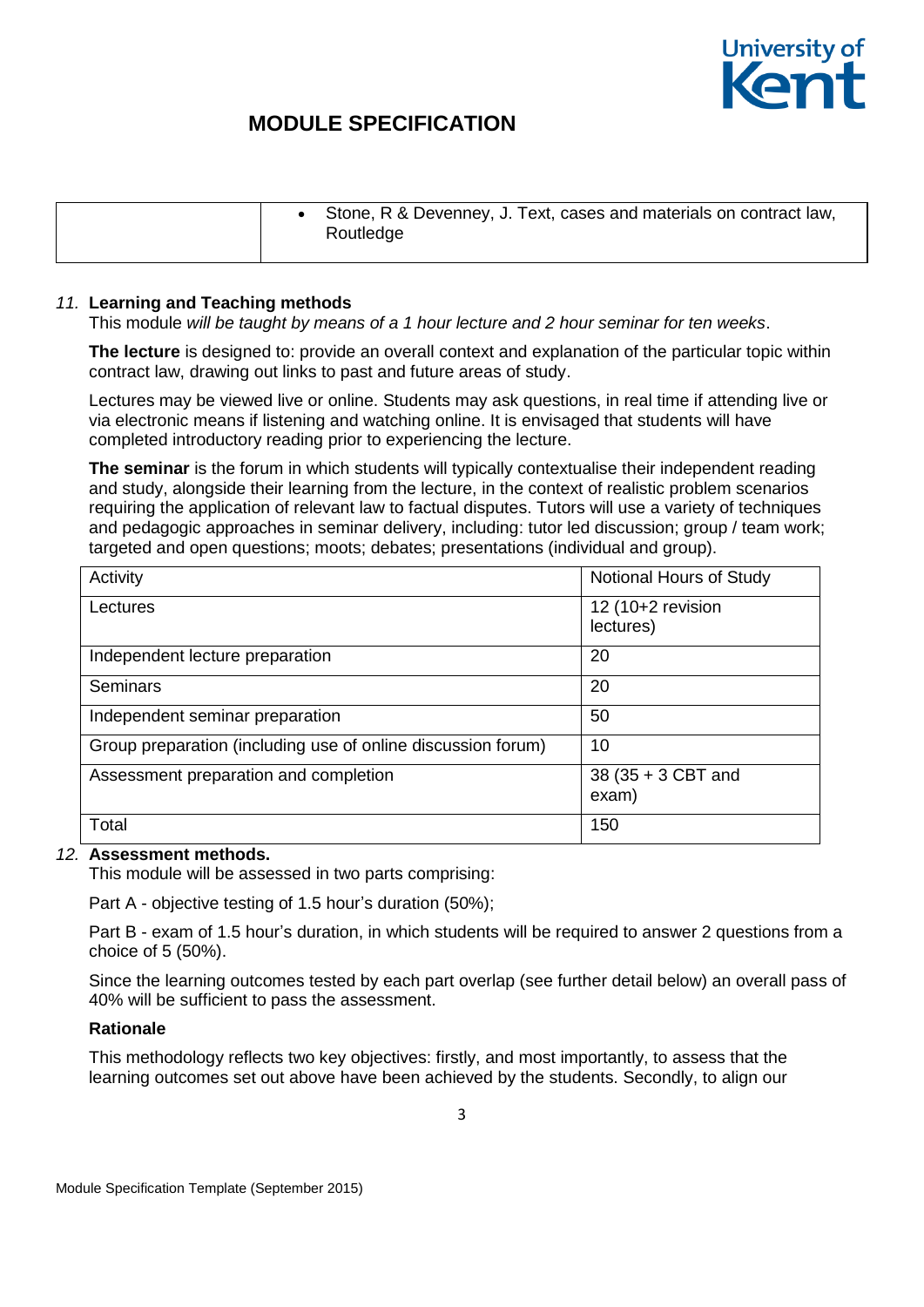

assessment regime with that proposed by the Solicitors Regulation Authority for the new Solicitors Qualifying Exam.

According to the SRA's recent consultation paper, this assessment will use "Objective testing" to assess "Functioning legal knowledge", with the former defined as requiring "… a candidate to choose or provide a response to questions whose correct answer is predetermined. This might include multiple choice questions, matching questions, assertion/ reason questions or single best answer." They further state that "All assessments will be computer-based and will take place in timed conditions at secure assessment centres."<sup>1</sup>

It is clear that the SRA does not intend objective testing to be a matter of mere recall, noting that the aim is to assess "candidates' ability to draw on sufficient knowledge to practise effectively" and "the application of knowledge and legal processes…Questions will require candidates to identify relevant legal principles and apply them to factual issues to produce a solution which addresses a client's needs."<sup>2</sup>

The proposed assessment methodology combining objective testing with more traditional long form answers to problems question, we feel will combine an assessment of the outcomes of the SQE test with the broader skills outcomes for the module.

| <b>Module</b><br>learning<br>outcome |                               | SS <sub>1</sub> | SS <sub>2</sub> | SS <sub>3</sub> | SS4 | GTS1 | GTS2 | GTS3 |
|--------------------------------------|-------------------------------|-----------------|-----------------|-----------------|-----|------|------|------|
| Learning/<br>teaching<br>method      | <b>Hours</b><br>allocate<br>d |                 |                 |                 |     |      |      |      |
| <b>Private Study</b>                 | 108                           | $\sf X$         |                 |                 | X   |      | X    |      |
| <b>Group Study</b>                   | 10                            |                 |                 |                 | X   |      |      | X    |
| Lecture                              | 12 <sup>2</sup>               | X               |                 |                 |     |      |      |      |
| <b>Seminar</b>                       | 20                            | X               | X               | X               | X   | X    | X    | X    |
| <b>Assessment</b><br>method          |                               |                 |                 |                 |     |      |      |      |
| Objective<br>testing (in             |                               | X               | X               |                 | X   |      |      | X    |

## *13. Map of Module Learning Outcomes to Learning and Teaching Methods and methods of Assessment*

1

<sup>1</sup> Consultation, Training for Tomorrow: assessing competence 7 December 2015 at page 58, available at: http://www.sra.org.uk/sra/consultations/t4t-assessing-competence.page#download 2 Ibid.